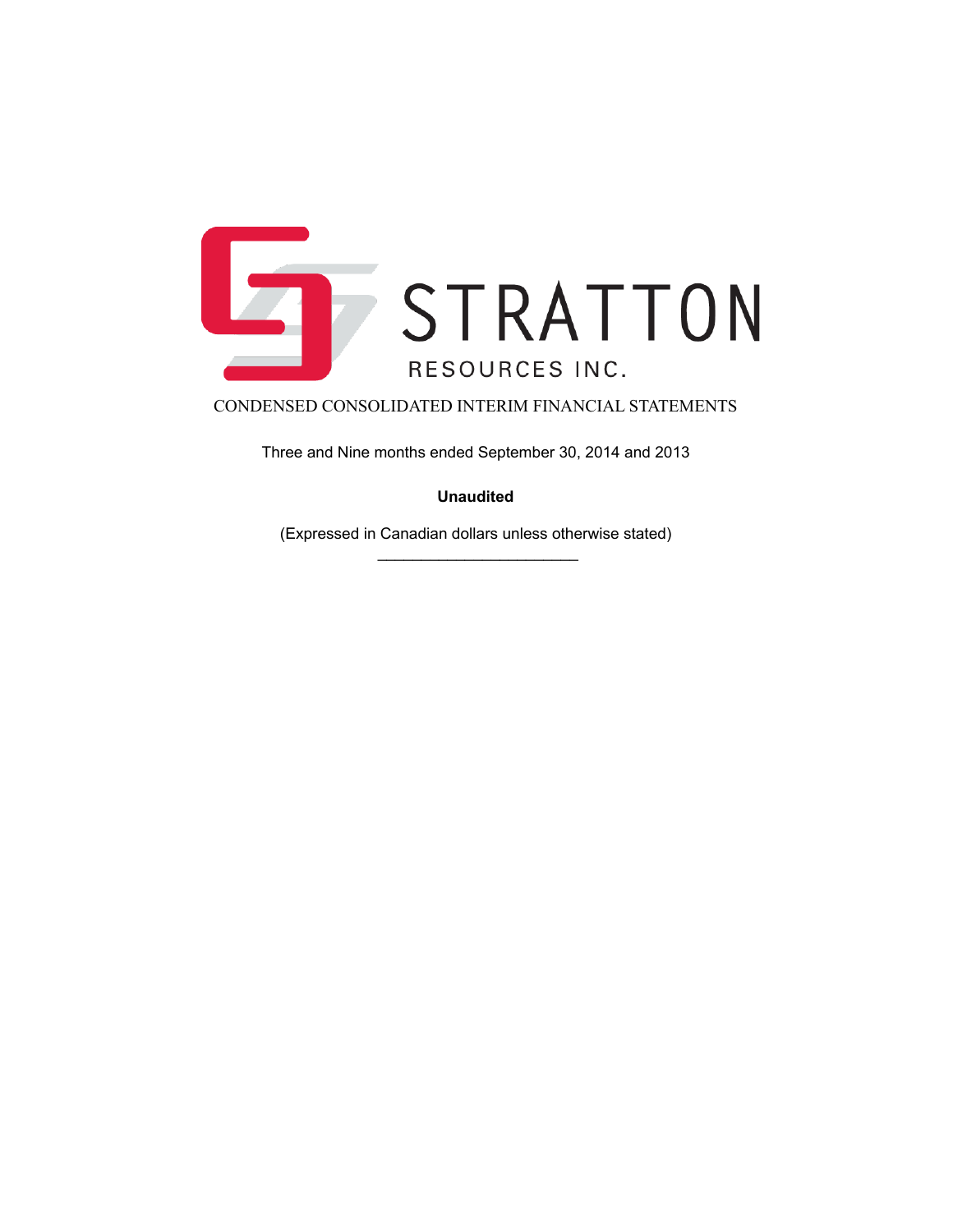# (the "Company")

# CONDENSED CONSOLIDATED INTERIM FINANCIAL STATEMENTS

Three and Nine months ended September 30, 2014 and 2013

# NOTICE OF NO AUDITOR REVIEW

The accompanying unaudited condensed consolidated interim financial statements of the Company have been prepared by and are the responsibility of Company's management.

The Company's independent auditor has not performed a review of these condensed consolidated interim financial statements in accordance with the standards established by the Canadian Institute of Chartered Accountants for a review of interim financial statements by an entity's auditor.

November\$28,\$2014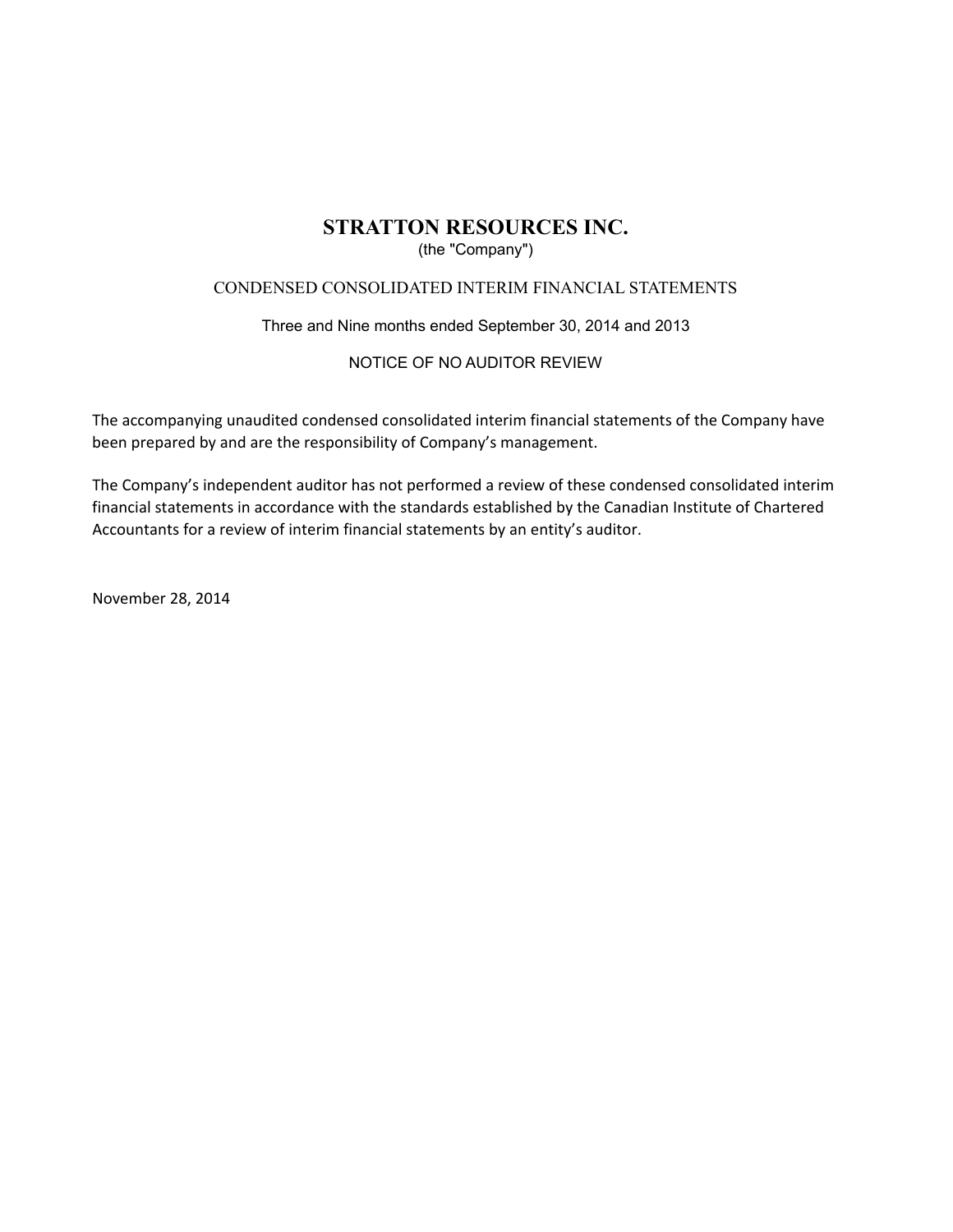# **Condensed Consolidated Interim Statements of Financial Position**

Unaudited - (Expressed in Canadian dollars)

|                                            | At September 30, |                           | December 31, |  |  |
|--------------------------------------------|------------------|---------------------------|--------------|--|--|
|                                            | 2014             |                           | 2013         |  |  |
|                                            |                  |                           | (Audited)    |  |  |
| <b>Assets</b>                              |                  |                           |              |  |  |
| <b>Current assets:</b>                     |                  |                           |              |  |  |
| Cash                                       | \$<br>325,446    | $\mathcal{S}$             | 297,266      |  |  |
| Amounts receivable (note 3)                | 921              |                           | 158,813      |  |  |
| Prepaid expenses and deposits              | 8,792            |                           | 13,139       |  |  |
| Reclamation bond (note 4)                  | 50,000           |                           | 50,000       |  |  |
|                                            | 385,159          |                           | 519,218      |  |  |
| <b>Non-current assets:</b>                 |                  |                           |              |  |  |
| Exploration and evaluation assets (note 5) | 318,466          |                           | 317,310      |  |  |
| <b>Total assets</b>                        | \$<br>703,625    | <sup>\$</sup>             | 836,528      |  |  |
| <b>Liabilities and Equity</b>              |                  |                           |              |  |  |
| <b>Liabilities</b>                         |                  |                           |              |  |  |
| <b>Current liabilities:</b>                |                  |                           |              |  |  |
| Accounts payable and accrued liabilities   | \$<br>17,512     | \$                        | 43,338       |  |  |
| Asset retirement obligation (note 6)       | 5,000            |                           | 5,000        |  |  |
| Note payable (note 9)                      | 609,388          |                           | 609,388      |  |  |
|                                            | 631,900          |                           | 657,726      |  |  |
| <b>Equity</b>                              |                  |                           |              |  |  |
| Share capital (note 7)                     | 29,086,748       |                           | 29,086,748   |  |  |
| Equity reserves (note 8)                   | 5,039,680        |                           | 5,039,680    |  |  |
| Deficit                                    | (34, 054, 703)   |                           | (33,947,626) |  |  |
|                                            | 71,725           |                           | 178,802      |  |  |
| <b>Total liabilities and equity</b>        | \$<br>703,625    | $\boldsymbol{\mathsf{S}}$ | 836,528      |  |  |
| Going concern (note 2(e))                  |                  |                           |              |  |  |

Approved on behalf of the Board of Directors:

"Shawn Wallace" "Steve Cook"

Director Director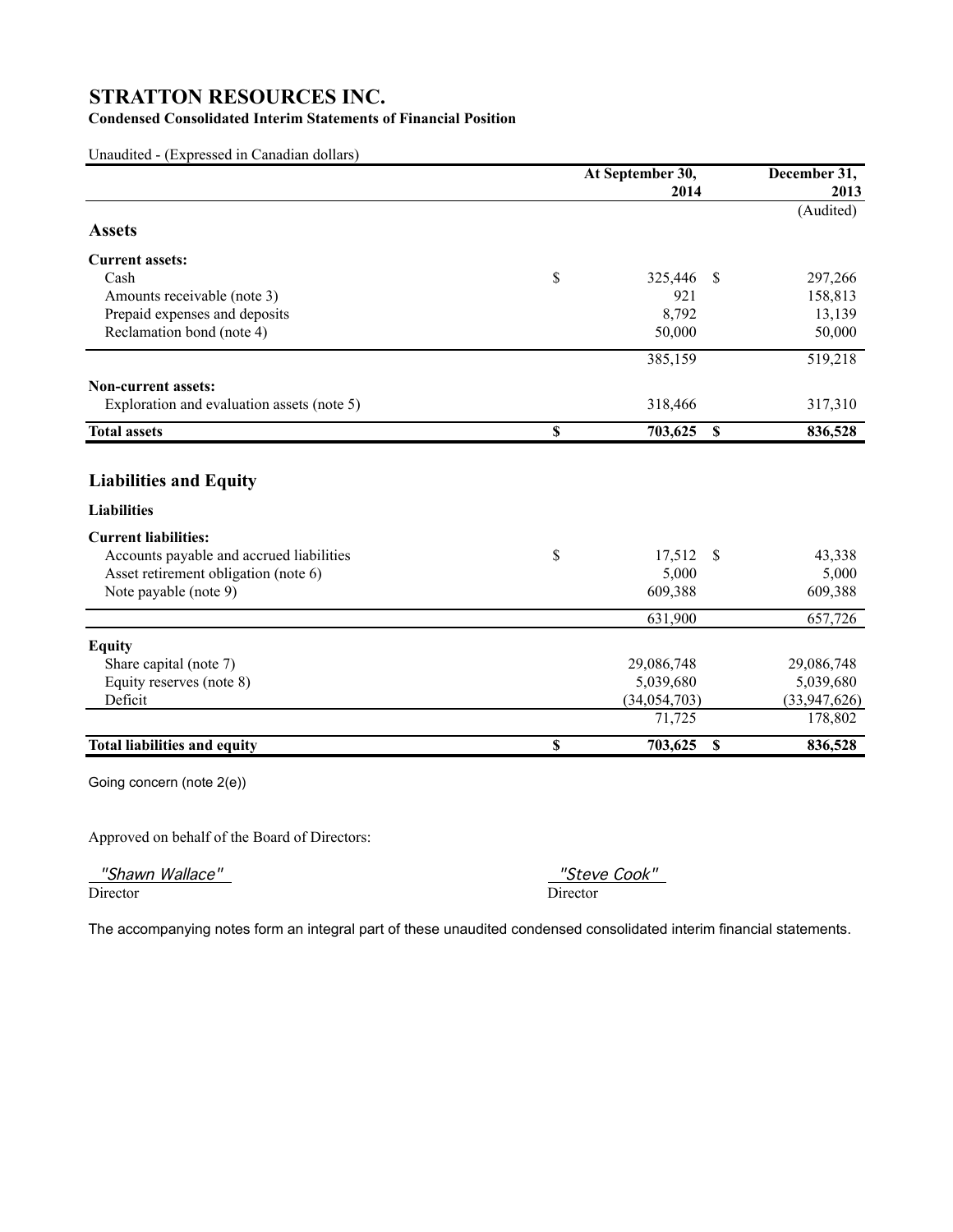**Condensed Consolidated Interim Statements of Loss and Comprehensive Loss**

Unaudited - (Expressed in Canadian dollars)

|                                                         |   | Three months ended September 30, |  |            |  | Nine months ended September 30, |   |            |  |
|---------------------------------------------------------|---|----------------------------------|--|------------|--|---------------------------------|---|------------|--|
|                                                         |   | 2014                             |  | 2013       |  | 2014                            |   | 2013       |  |
| <b>Administration expenses:</b>                         |   |                                  |  |            |  |                                 |   |            |  |
| Consulting fees, directors' fees, wages and benefits    | S | $10,768$ \$                      |  | 13,747 \$  |  | 33,486 \$                       |   | 49,900     |  |
| Legal and professional fees                             |   | 5,257                            |  | 12,862     |  | 21,511                          |   | 28,753     |  |
| Regulatory, transfer agent and shareholder information  |   | 1,786                            |  | 6,874      |  | 18,416                          |   | 21,603     |  |
| Office and administration                               |   | 6,716                            |  | 14,952     |  | 25,524                          |   | 34,514     |  |
| Share-based compensation (note $8$ (a))                 |   |                                  |  |            |  |                                 |   | 11,796     |  |
| Travel, promotion and investor relations                |   | 2,423                            |  | 3,225      |  | 8,706                           |   | 7,324      |  |
| Bank charges                                            |   | 219                              |  | 327        |  | 771                             |   | 1,230      |  |
|                                                         |   | 27,169                           |  | 51,987     |  | 108,414                         |   | 155,120    |  |
| Other (income) expenses:                                |   |                                  |  |            |  |                                 |   |            |  |
| Interest and other income                               |   | (64)                             |  | (2,485)    |  | (1,196)                         |   | (11, 057)  |  |
| Gain on settlement of asset retirement obligations      |   |                                  |  | (65,350)   |  |                                 |   | (65,350)   |  |
| Write-off of exploration and evaluation assets (note 8) |   |                                  |  | 12,754     |  |                                 |   | 51,352     |  |
| Write-off of property and equipment                     |   |                                  |  | 85,438     |  |                                 |   | 85,438     |  |
| Foreign exchange loss (gain)                            |   | (1,513)                          |  | 650        |  | (141)                           |   | 58         |  |
|                                                         |   | (1.577)                          |  | 31.007     |  | (1.337)                         |   | 60,441     |  |
| Net loss for the year before income taxes               |   | 25,592                           |  | 82,994     |  | 107,077                         |   | 215,561    |  |
| Deferred income tax recovery                            |   |                                  |  |            |  |                                 |   | (1,377)    |  |
| Net loss and comprehensive loss for the period          | S | 25,592 \$                        |  | 82,994 \$  |  | 107,077                         | s | 214,184    |  |
| Basic and diluted loss per share                        | S | 0.00 S                           |  | 0.00 S     |  | 0.00 S                          |   | 0.01       |  |
|                                                         |   |                                  |  |            |  |                                 |   |            |  |
| Weighted average number of common shares outstanding    |   | 36,724,164                       |  | 36,724,167 |  | 36,724,164                      |   | 36,723,613 |  |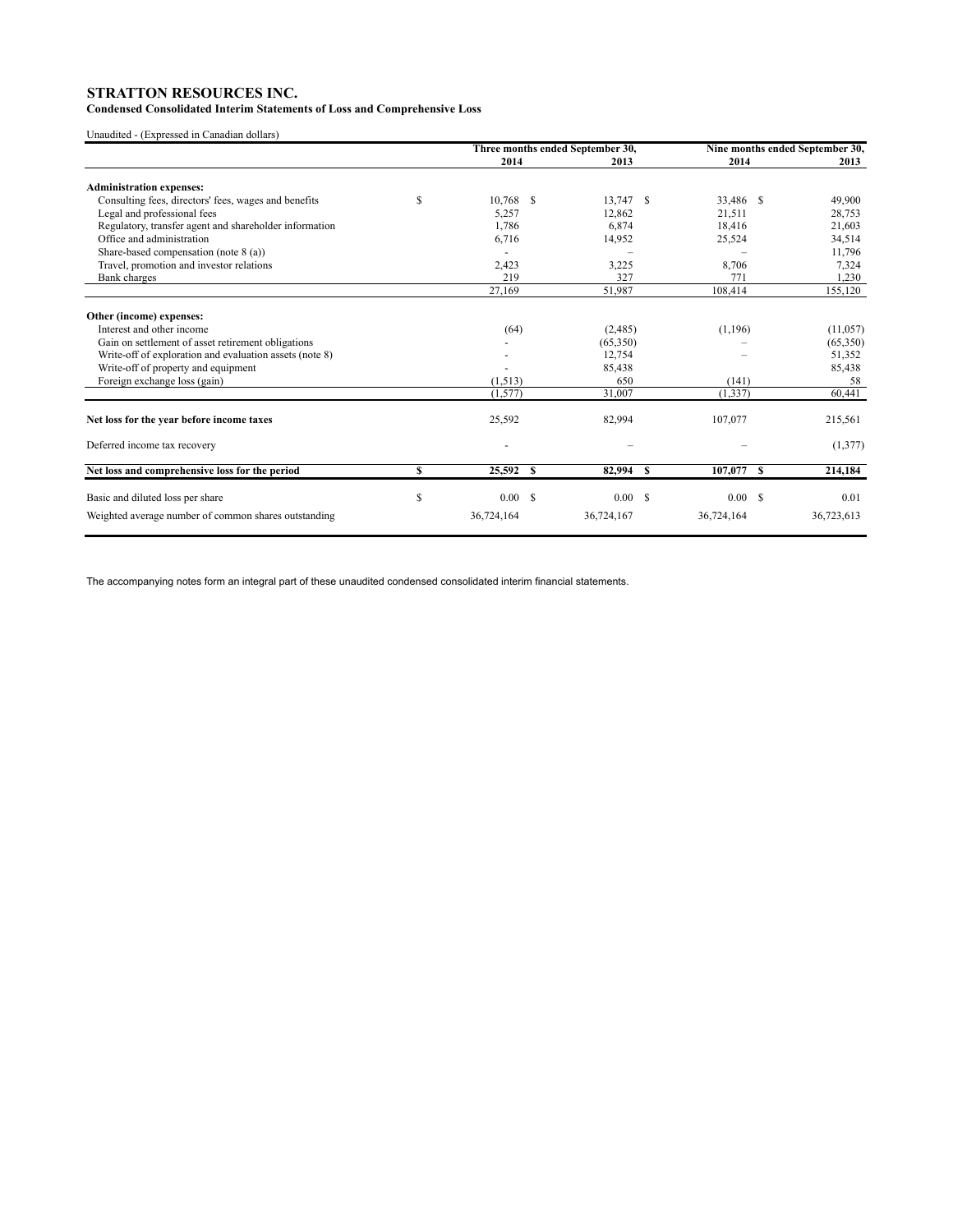**Condensed Consolidated Interim Statements of Changes in Equity**

Unaudited - (Expressed in Canadian dollars)

|                                                                                       | Number of  | Share capital              | <b>Equity reserves</b> |                    |  |           |               |             | Deficit | <b>Total</b>                   |                       |
|---------------------------------------------------------------------------------------|------------|----------------------------|------------------------|--------------------|--|-----------|---------------|-------------|---------|--------------------------------|-----------------------|
|                                                                                       | shares     |                            |                        | <b>Share-based</b> |  |           | <b>Shares</b> |             |         |                                |                       |
|                                                                                       |            |                            |                        | Warrants           |  | payments  |               | issuable    |         |                                |                       |
| <b>Balance at December 31, 2012</b>                                                   | 36,699,164 | 29,082,748                 |                        | 1.696.913          |  | 3,254,216 |               | 68.250      |         | $(33,693,845)$ S               | 408,282               |
| Shares issued (note 7 (b))                                                            | 25,000     | 4,000                      |                        |                    |  |           |               | (4,000)     |         |                                |                       |
| Share-based compensation (note 8 (b))                                                 |            | $\qquad \qquad \  \  \, -$ |                        |                    |  | 11,796    |               | -           |         | -                              | 11.796                |
| Net loss and comprehensive loss for the period                                        | –          | $\equiv$                   |                        |                    |  |           |               | $\equiv$    |         | (214, 184)                     | (214, 184)            |
| <b>Balance at September 30, 2013</b>                                                  | 36,724,164 | 29,086,748                 |                        | 1.696.913          |  | 3.266.012 |               | 64,250      |         | $(33,908,029)$ S               | 205,894               |
| <b>Balance at December 31, 2013</b><br>Net loss and comprehensive loss for the period | 36,724,164 | 29,086,748<br>-            |                        | 1.696.913          |  | 3.278.517 | -S            | 64.250<br>- | S       | $(33,947,626)$ \$<br>(107,077) | 178,802<br>(107, 077) |
| <b>Balance at September 30, 2014</b>                                                  | 36,724,164 | 29,086,748                 |                        | 1.696.913          |  | 3.278.517 |               | 64,250      |         | $(34,054,703)$ S               | 71,725                |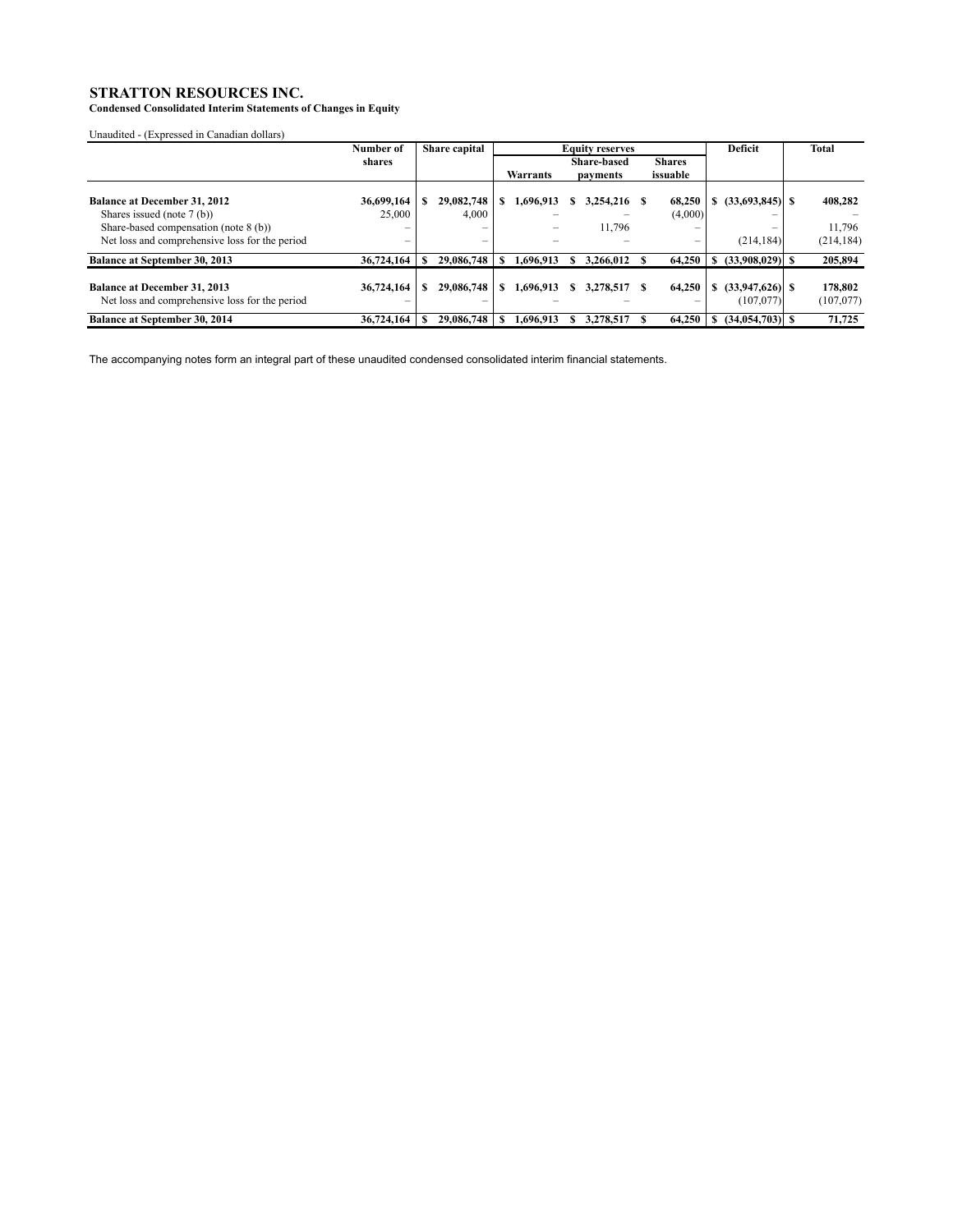**Condensed Consolidated Interim Statements of Cash Flows**

Unaudited - (Expressed in Canadian dollars)

|                                                    | Three months ended September 30, |                   |   |                          | Nine months ended September 30, |           |    |            |
|----------------------------------------------------|----------------------------------|-------------------|---|--------------------------|---------------------------------|-----------|----|------------|
|                                                    |                                  | 2014              |   | 2013                     |                                 | 2014      |    | 2013       |
| Cash (used in) provided by:                        |                                  |                   |   |                          |                                 |           |    |            |
| <b>Operating activities:</b>                       |                                  |                   |   |                          |                                 |           |    |            |
| Net loss and comprehensive loss for the period     | \$                               | (25, 592)         | S | (82,994)                 | \$                              | (107,077) | \$ | (214, 184) |
| Items not involving cash:                          |                                  |                   |   |                          |                                 |           |    |            |
| Share-based compensation (note $8$ (a))            |                                  |                   |   |                          |                                 |           |    | 11,796     |
| Gain on settlement of asset retirement obligations |                                  |                   |   | (65,350)                 |                                 |           |    | (65,350)   |
| Unrealized foreign exchange                        |                                  | 399               |   | (15)                     |                                 | 1,007     |    | 433        |
| Interest income                                    |                                  | (64)              |   | (2,485)                  |                                 | (1, 196)  |    | (11, 057)  |
| Write-off of property and equipment                |                                  |                   |   | 85,438                   |                                 |           |    | 85,438     |
| Deferred income tax recovery                       |                                  |                   |   |                          |                                 |           |    | (1,377)    |
| Changes in non-cash working capital:               |                                  |                   |   |                          |                                 |           |    |            |
| Amounts receivable                                 |                                  | 19,804            |   | 141,323                  |                                 | 157,892   |    | 262,846    |
| Prepaid expenses and deposits                      |                                  | 3,175             |   | 6,139                    |                                 | 4,347     |    | 13,807     |
| Accounts payable and accrued liabilities           |                                  | (3,051)           |   | 82,508                   |                                 | (25, 826) |    | (569, 593) |
| Cash (used in) provided by operating activities    |                                  | (5,329)           |   | 164,564                  |                                 | 29,147    |    | (487, 241) |
| <b>Investing activities:</b>                       |                                  |                   |   |                          |                                 |           |    |            |
| Exploration and evaluation assets                  |                                  | (156)             |   | (76, 397)                |                                 | (1, 156)  |    | (231, 868) |
| Proceeds from sale of assets held for sale         |                                  |                   |   | 105,500                  |                                 |           |    | 108,000    |
| Interest income                                    |                                  | 64                |   | 2,485                    |                                 | 1,196     |    | 11,057     |
| Cash (used in) provided by investing activities    |                                  | (92)              |   | 31,588                   |                                 | 40        |    | (112, 811) |
|                                                    |                                  |                   |   |                          |                                 |           |    |            |
| <b>Financing activities:</b>                       |                                  |                   |   |                          |                                 |           |    |            |
| Note payable (note 9)                              |                                  | $\qquad \qquad -$ |   |                          |                                 |           |    | 609,388    |
| Cash provided by financing activities              |                                  | $\equiv$          |   | $\overline{\phantom{0}}$ |                                 |           |    | 609,388    |
|                                                    |                                  |                   |   |                          |                                 |           |    |            |
| Effect of foreign exchange rate changes on cash    |                                  | (399)             |   | 15                       |                                 | (1,007)   |    | (433)      |
| (Decrease) increase in cash                        |                                  | (5,820)           |   | 196,167                  |                                 | 28,180    |    | 8,903      |
| Cash, beginning of the period                      |                                  | 331,266           |   | 183,559                  |                                 | 297,266   |    | 370,823    |
| Cash, end of period                                | \$                               | 325,446           | S | 379,726                  | S                               | 325,446   | \$ | 379,726    |

Supplemental cash flow information (note 11)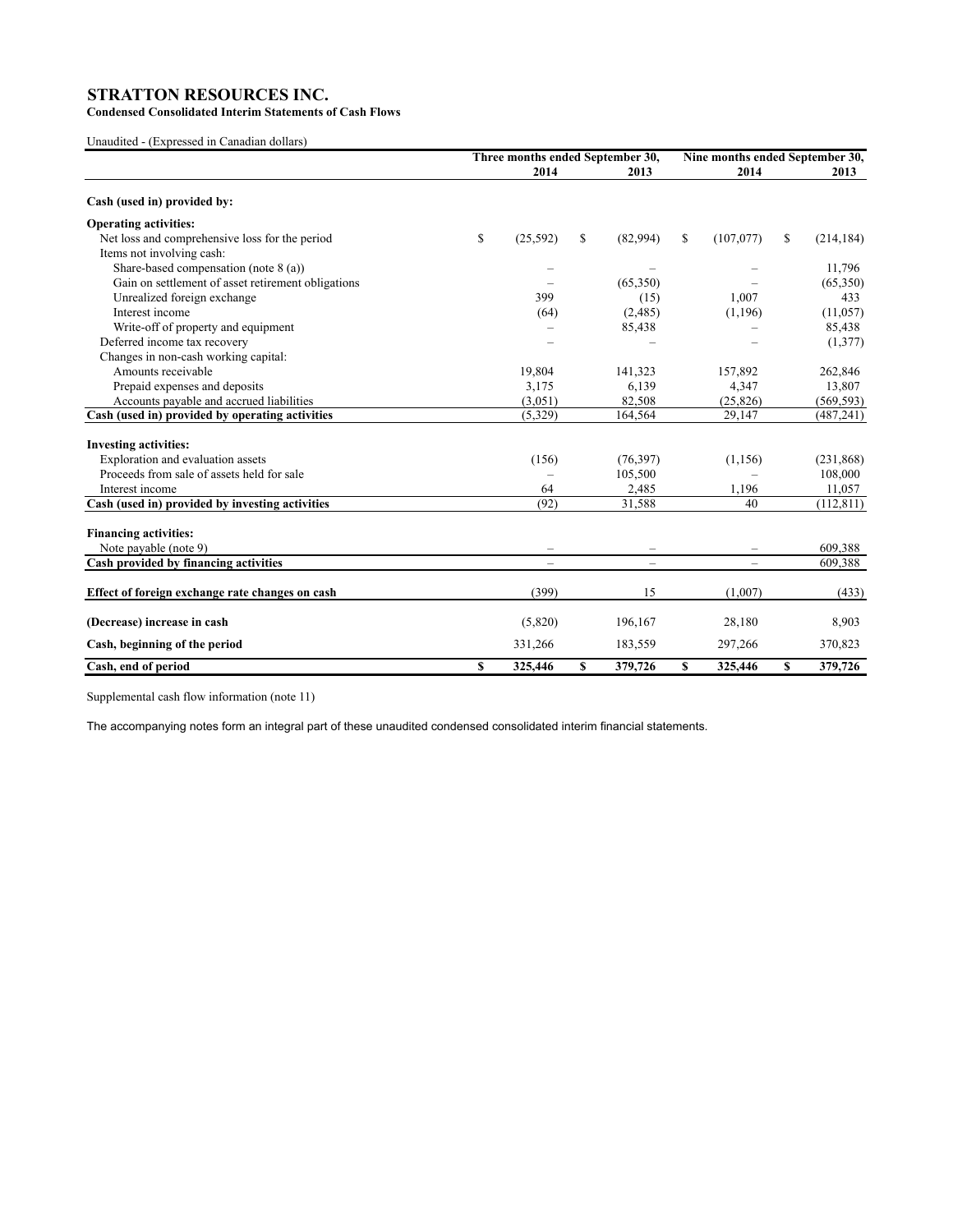Notes to Condensed Consolidated Interim Financial Statements Unaudited – (*Expressed in Canadian Dollars, unless otherwise stated)*

Three and Nine months ended September 30, 2014 and 2013

## **1. Corporate information**

Stratton Resources Inc. ("the Company") is incorporated under the Business Corporations Act (British Columbia) and is listed on the TSX Venture Exchange ("the Exchange") as a Tier 2 mining issuer, and its shares trade under the symbol SI.V.

The Company and its subsidiaries are principally engaged in the acquisition, exploration, and development of mineral property interests in North America. The Company has not yet determined whether its mineral property interests contain economically recoverable mineral reserves. The Company's continuing operations and the underlying value and recoverability of the amounts shown for mineral property interests are entirely dependent upon the existence of economically recoverable mineral reserves, the ability of the Company to obtain the necessary financing to complete the exploration and development of its mineral property interests, obtaining the necessary mining permits, and on future profitable production or the proceeds from the disposition of the exploration and evaluation assets.

The head office and principal address of the Company is located at 1199 Hastings Street, Suite 600, Vancouver, British Columbia, V6E 3T5. Canada.

### **2. Basis of preparation**

(a) Statement of compliance

These condensed consolidated interim financial statements have been prepared in accordance with International Accounting Standard ("IAS") 34, "Interim Financial Reporting" using accounting policies consistent with International Financial Reporting Standards ("IFRS") as issued by the International Accounting Standards Board ("IASB") and interpretations issued by the International Financial Reporting Interpretations Committee ("IFRIC"). The accounting policies followed in these condensed consolidated interim financial statements are the same as those applied in the Company's most recent audited consolidated financial statements for the year ended December 31, 2013, except for new accounting standards adopted commencing January 1, 2014 as described in note 2(f). These condensed consolidated interim financial statements should be read in conjunction with the Company's audited consolidated financial statements for the year ended December 31, 2013

These condensed consolidated interim financial statements were authorized for issue and approved by the Board of Directors of the Company on November 28, 2014.

#### (b) Basis of consolidation

These condensed consolidated interim financial statements incorporate the financial statements of the Company and entities controlled by the Company (its subsidiaries). Control exists when the Company has power over an investee, exposure or rights, to variable returns from its involvement with the investee and the ability to use its power over the investee to affect the amount of the Company's returns.

These condensed consolidated interim financial statements include the interim financial statements of the Company and its wholly-owned subsidiaries as follows:

| Subsidiary                                   | Jurisdiction | Ownership |
|----------------------------------------------|--------------|-----------|
| Stratton Resources (Canada) Inc.             | Canada       | 100%      |
| Stratton Resources Holdings Corp. (inactive) | Canada       | 100%      |

All material intercompany balances and transactions have been eliminated and where necessary, adjustments are made to the financial statements of subsidiaries to bring their accounting policies in line with those used by other entities in the Company.

# (c) Critical estimates and judgement

The preparation of consolidated interim financial statements in conformity with IFRS requires the Company's management to make estimates and assumptions about future events that affect the amounts reported in the condensed consolidated interim financial statements and related notes. Actual results may differ from those estimates. Information about areas of judgment and key sources of uncertainty and estimation is contained in the accounting policies and the notes to the Company's audited consolidated financial statements for the year ended December 31, 2013.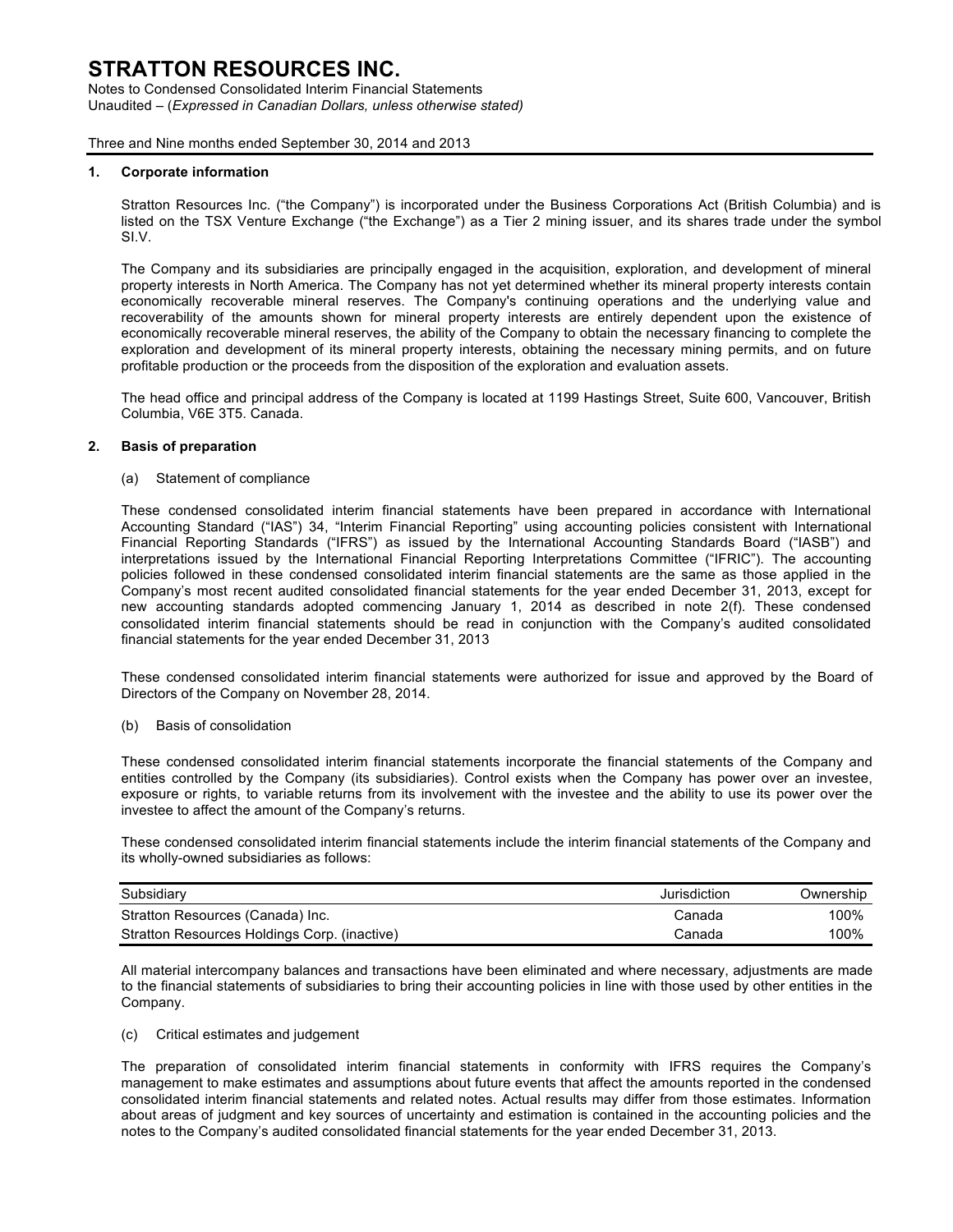Notes to Condensed Consolidated Interim Financial Statements Unaudited – (*Expressed in Canadian Dollars, unless otherwise stated)*

Three and Nine months ended September 30, 2014 and 2013

## **2. Basis of preparation (continued)**

(d) Foreign currency

The financial statements of the Company and each of its subsidiaries are prepared in its functional currency denominated based on the primary economic environment in which such entities operate. The functional and presentation currency of the Company and all of its subsidiaries is the Canadian dollar.

(e) Going concern of operations

These condensed consolidated interim financial statements have been prepared on the assumption that the Company will continue to realize its assets and meet its liabilities in the normal course of business as a 'going concern'. The Company has incurred losses since inception and has no source of operating revenue. As at September 30, 2014, the Company has a net working capital deficit of \$246,741, incurred a net loss and comprehensive loss of \$107,077 for the nine months period ended September 30, 2014 and had an accumulated deficit of \$34,054,703 as at September 30, 2014.

The cash balance of \$325,446 at September 30, 2014 is sufficient to meet the cash requirements for the Company's administrative overhead and maintaining its mineral interests for at least the next twelve months as long as the note payable is not called. The Company's future exploration programs on its Lunar project (note 5) and acquiring interests in new exploration projects will be dependent on the Company's successful raising of additional funds through the issuance of equity.

Management considers that the current economic environment is difficult and the outlook for junior exploration companies presents significant challenges in terms of raising funds through issuance of shares. The Company has been and remains dependent on its capacity to raise funds via equity issuances, under terms that are consistent with the best interests of shareholders, in order to finance its operations. The Company has been successful in raising equity financing in previous years, however, there can be no assurance the Company will continue to be. Management have instituted measures to preserve cash through significantly decreasing its corporate costs and exploration expenditures, and in addition, it has negotiated with related parties extended payment terms on outstanding payables. Management is also pursuing alternative sources of funding.

Management has concluded that the combination of these circumstances represent a material uncertainty that may cast significant doubt on the ability of the Company to continue as a going concern and, therefore, the Company may be unable to realize its assets and discharge its liabilities in the normal course of business. Nevertheless, Management has a reasonable expectation that the Company has adequate resources to continue its current operations for the foreseeable future.

These condensed consolidated interim financial statements contain no provisions for adjustments which may become necessary if the Company becomes unable to continue on a 'going concern' basis. Such adjustments could be material.

(f) Changes in accounting policies

New and revised accounting standards adopted by the Company

- I. IAS 32 Financial instruments, Presentation. IAS 32 was amended to clarify the requirements for offsetting financial assets and liabilities. The amendments clarify that the right of offset must be available on the current date and cannot be contingent on a future date. The adoption of this new standard, commencing January 1, 2014, did not have an impact on these condensed consolidated interim financial statements.
- II. IAS 36 Impairment of Assets. IFRS 36 was amended by *recoverable amount disclosures for non-financial assets.* The amendments apply retrospectively for annual periods beginning on or after 1 January 2014. The adoption of this new standard, commencing January 1, 2014, did not have an impact on these condensed consolidated interim financial statements.
- III. IFRIC 21 Levies. IFRIC 21 clarifies and provides guidance on when to recognize the obligating event that gives rise to a liability to pay a levy is the activity described in the relevant legislation that triggers the payment of the levy. IFRIC 21 is effective for annual periods commencing on or after January 1, 2014. The change in accounting standard does not have a significant impact on the Company's condensed consolidated interim financial statements.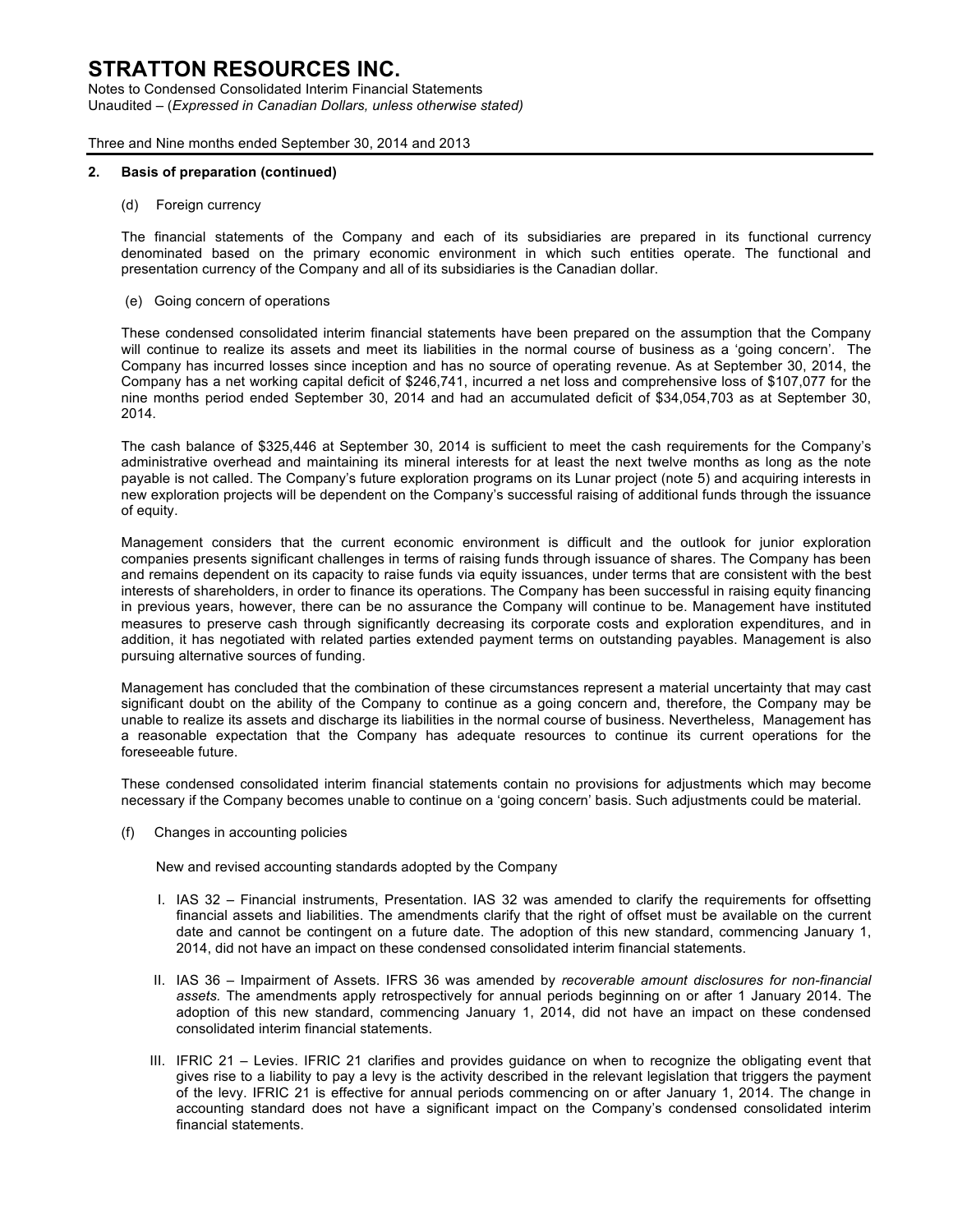Notes to Condensed Consolidated Interim Financial Statements Unaudited – (*Expressed in Canadian Dollars, unless otherwise stated)*

Three and Nine months ended September 30, 2014 and 2013

# **2. Basis of preparation (continued)**

(f) Changes in accounting policies (continued)

Changes to accounting standards not yet effective

- IV. IFRS 9 Financial Instruments: Classification and Measurement. IFRS 9 introduces new requirements for the classification and measurement of financial instruments and is effective for annual periods beginning on or after January 1, 2018, with early adoption permitted. The Company is currently evaluating the impact on its consolidated financial statements.
- V. IFRS 14 Regulatory Deferral Accounts. IFRS 14 is intended to enhance the comparability of financial reporting by entities engaged in rate-regulated activities and is effective for annual periods beginning on or after January 1, 2016. The change in accounting standard is unlikely to have a significant impact on the Company's consolidated financial statements.
- VI. IFRS 15 Revenue from Contracts with Customers. IFRS 15 establishes a single five-step model framework for determining the nature, amount, timing and uncertainty of revenue and cash flows arising from a contract with a customer. The standard is effective for annual periods beginning on or after January 1, 2017, with early adoption permitted. The change in accounting standard is unlikely to have a significant impact on the Company's consolidated financial statements.

# **3. Amounts receivable**

|                                     | September 30,                 | December 31,  |
|-------------------------------------|-------------------------------|---------------|
|                                     | 2014                          | 2013          |
| British Columbia mining exploration |                               |               |
| tax credit ("BCMETC")               | S<br>$\overline{\phantom{a}}$ | \$157,224     |
| Other receivables                   | 921                           | 1,589         |
|                                     | 921                           | 158,813<br>S. |

# **4. Reclamation bond**

A non-interest-bearing reclamation bond of \$50,000 (December 31, 2013 – \$50,000) has been posted for Mac property, as security for reclamation costs and is refundable upon completion of the exploration and reclamation programs on the property.

The Company has substantially reclaimed the disturbed work areas of the Mac property. During 2013, inspectors from the Ministry of Energy and Mines completed an initial inspection and have requested minor additional work. The Company expects to complete this additional work and receive its bond back in full during the current year.

#### **5. Evaluation and exploration assets**

#### Lunar – Molybdenum Prospect

On August 17, 2011, the Company entered into an agreement with Homegold Resources Ltd ("Homegold"), a British Columbia company, to acquire 30 claims (12,509 hectares) known as the Lunar property ("Lunar"), in British Columbia for \$70,000 and a number of contingently issuable shares as described below. The \$70,000 was paid to Homegold against transfer of the claims to the Company. Subsequent to that, the Company staked additional 9 claims adjacent to Lunar.

Under the terms of the agreement, in the event the Company spends \$2,000,000 on exploring the Lunar claims, it will issue 50,000 common shares to Homegold and 50,000 to Xstract Resources Inc. ("Xstract"), a British Columbia company, as consideration for Xtracts's previous legal rights to the Lunar property. If the Company spends an additional \$3,000,000 it will issue an additional 150,000 shares to Xstract and upon spending a further \$5,000,000 (\$10,000,000 total), the Company will issue Xstract a further 250,000 shares. In the event of a commercial production decision another \$500,000 will be paid to Homegold and after 6 years a minimum \$72,000 per year will have to be paid in advance royalties to Homegold. Homegold has reserved a 2% net smelter returns royalty ("NSR") on the property.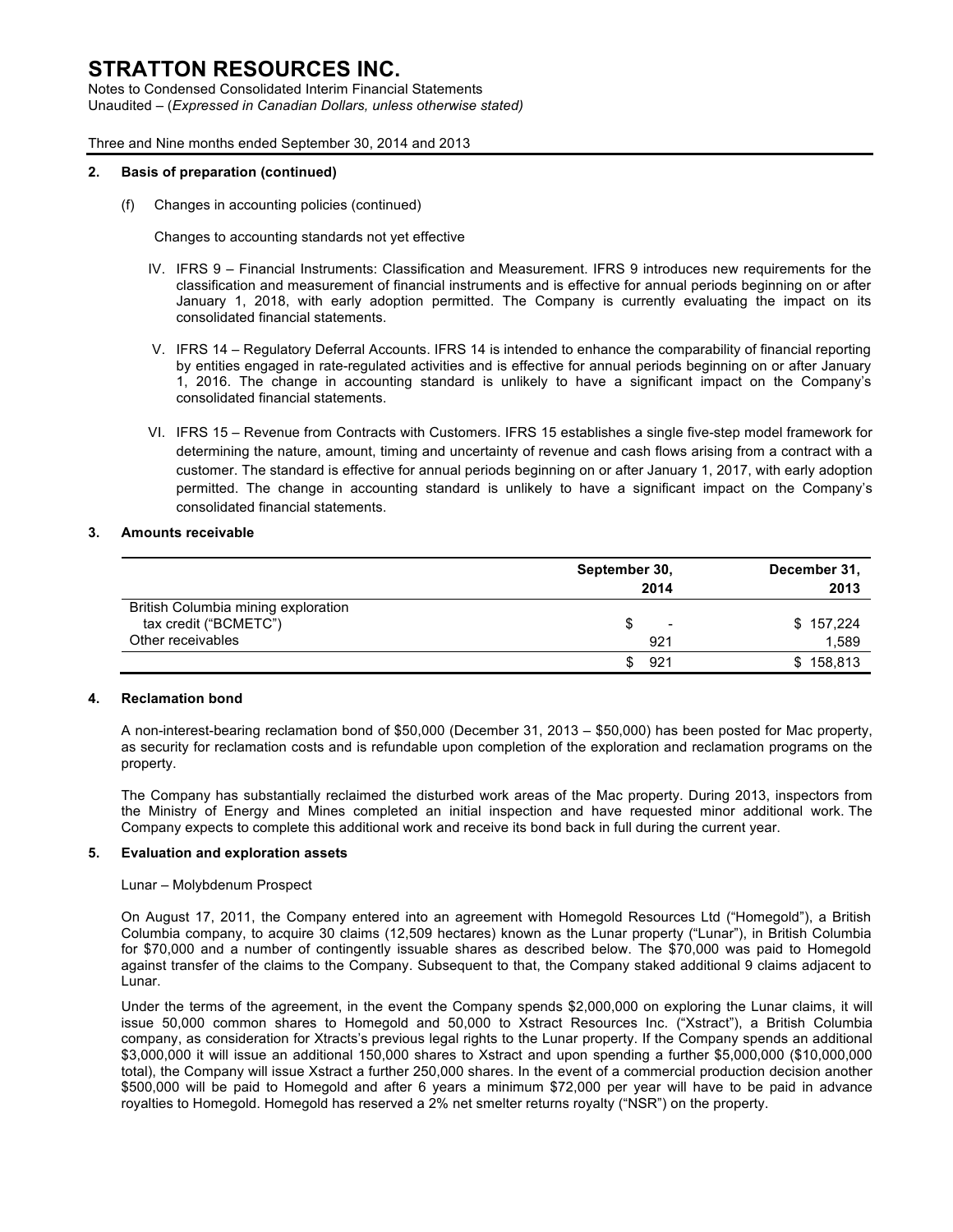Notes to Condensed Consolidated Interim Financial Statements Unaudited – (*Expressed in Canadian Dollars, unless otherwise stated)*

# Three and Nine months ended September 30, 2014 and 2013

## **5. Evaluation and exploration assets (continued)**

The Company capitalized the following costs as exploration and evaluation assets.

| <b>Lunar Molybdenum Prospect</b>       | September 30,<br>2014 | December 31,<br>2013 |
|----------------------------------------|-----------------------|----------------------|
| Balance at the beginning of the period | \$317,310             | \$256,427            |
| Deferred exploration costs:            |                       |                      |
| Permitting fees                        | 1,156                 |                      |
| Geological and geophysical fees        |                       | 80,000               |
| Mining exploration tax credit          |                       | (19, 117)            |
| Balance at the end of the period       | \$ 318,466            | \$317,310            |

Title to mineral properties involves certain inherent risks due to the difficulties of determining the validity of certain mineral titles as well as the potential for problems arising from the frequently ambiguous conveyancing history characteristic of many mineral properties. The Company has investigated title to its mineral properties and, to the best of its knowledge, title to it is in good standing.

### **6. Asset retirement obligation**

The asset retirement provision relates to disturbance caused to the Mac mineral claims during the Company's exploration activities on the project.

The Company has completed the reclamation of the disturbed areas to the Mac mineral claims and has closed its mine permit.

#### **7. Share capital**

- (a) Authorized share capital consists of unlimited number of common shares without par value
- (b) Common shares issuance
	- I. Period ended September 30, 2014

During the nine months ended September 30, 2014, the Company did not issue any additional common shares.

II. Year ended December 31, 2013

On January 7, 2013, the Company issued 25,000 shares pursuant to Natlan option agreement. The fair value of the shares were estimated to be \$4,000 or \$0.16 per share which was the closing market price of the Company's shares at December 31, 2012 when the shares became issuable. On issuance of the shares the Company recorded a corresponding debit to equity reserves – shares issuable and transferred the amount to share capital.

(c) Escrow shares

As at September 30, 2014, the Company has no common shares held in escrow (December 31, 2013 – 3,307,472).

## **8. Equity reserves**

(a) Share-based payments

The Company maintains a Rolling Share-based Option Plan providing for the issuance of stock options up to 10% of the Company's issued and outstanding common shares. The Company may grant from time to time stock options to its directors, officers, employees and other service providers. The stock options vest 25% on the date of the grant and 12½% every three months thereafter for a total vesting period of 18 months.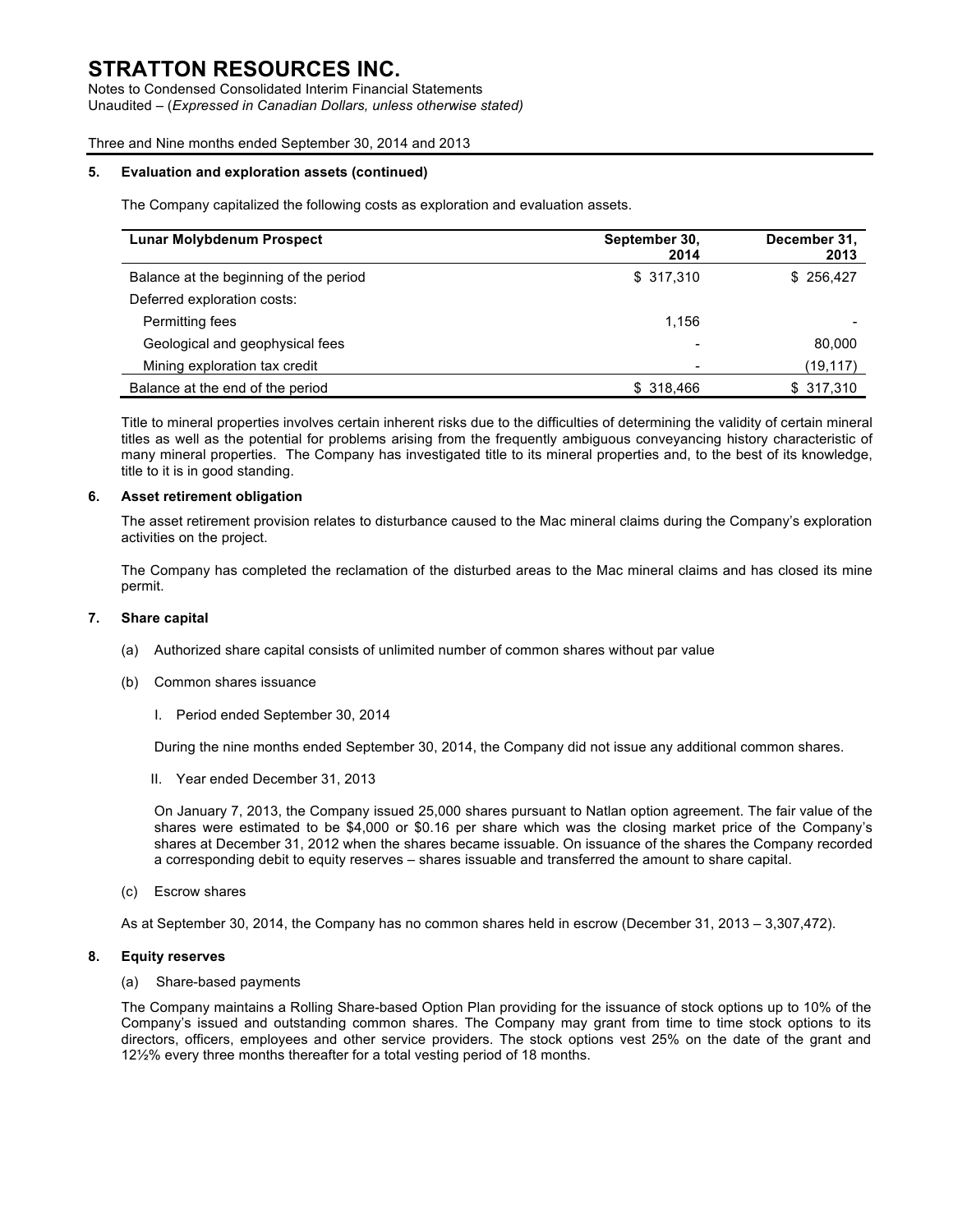Notes to Condensed Consolidated Interim Financial Statements Unaudited – (*Expressed in Canadian Dollars, unless otherwise stated)*

Three and Nine months ended September 30, 2014 and 2013

## **8. Equity reserves (continued)**

### (a) Share-based payments (continued)

As at September 30, 2014 and December 31, 2013, the Company has no stock options outstanding or exercisable. Effective June 6, 2013, the Company's employees and consultants voluntarily forfeited all outstanding stock options.

The Company uses the fair value method of accounting for all share-based payments to directors, officers, employees and others providing similar services. During the three and nine months ended September 30, 2014, an amount of \$nil and \$nil respectably (three and nine months ended September 30, 2013 – \$nil and \$11,796 respectively) was expensed in the condensed consolidated interim statement of net loss and comprehensive loss.

The Company did not grant stock options during the nine months ended September 30, 2014 and year ended December 31, 2013

### (b) Share purchase warrants

As at September 30, 2014 and December 31, 2013, the Company has no purchase warrants outstanding or exercisable.

### **9. Related party transactions**

All transactions with related parties have occurred in the normal course of operations and are measured at their fair value as determined by management. All amounts are unsecured, non-interest bearing and have no specific terms of settlement, unless otherwise noted.

|                                  | Three months  | Three months  | Nine months   | Nine months   |
|----------------------------------|---------------|---------------|---------------|---------------|
|                                  | ended         | ended         | ended         | ended         |
|                                  | September 30, | September 30, | September 30, | September 30, |
|                                  | 2014          | 2013          | 2014          | 2013          |
| Universal Mineral Services Ltd.* | \$17.645      | \$ 25.961     | \$60.134      | \$91.007      |

\* Universal Mineral Services Ltd. ("UMS") is a private company with directors and officers in common that, pursuant to an agreement dated March 30, 2012, provides geological, corporate development, administrative and management services to the Company on a cost recovery basis. The Company also holds a 25% non-voting equity interest in UMS, which is carried at cost. As at September 30, 2014 the outstanding payable balance was \$9,508 (December 31, 2013 - \$7,258) and prepaid expenses and deposits balance was \$6,000 (December 31, 2013 - \$6,000).

Effective June 30, 2013, UMS agreed to settle historic payable balances totaling \$609,388 with a note payable for an equivalent value. The note payable bears no interest and with a maturity of December 31, 2014 and is extendable for an additional twelve months at the mutual agreement. The note payable is due on demand.

During the period, compensation to key management personnel was as follows:

|                          | Three months<br>ended<br>September 30,<br>2014 | Three months<br>ended<br>September 30,<br>2013 | Nine months<br>ended<br>September 30,<br>2014 | Nine months<br>ended<br>September 30,<br>2013 |
|--------------------------|------------------------------------------------|------------------------------------------------|-----------------------------------------------|-----------------------------------------------|
| Short-term benefits**    | \$5.730                                        | \$6.375                                        | \$17.190                                      | \$46,940                                      |
| Share-based compensation | $\overline{\phantom{0}}$                       | $\overline{\phantom{0}}$                       | $\overline{\phantom{a}}$                      | 8.063                                         |

\*\* A total of \$5,730 and \$17,190 for the three and nine months ended September 30, 2014 is included in related party transactions with UMS (three and nine months ended September 30, 2013 - \$6,375 and \$46,940 respectably).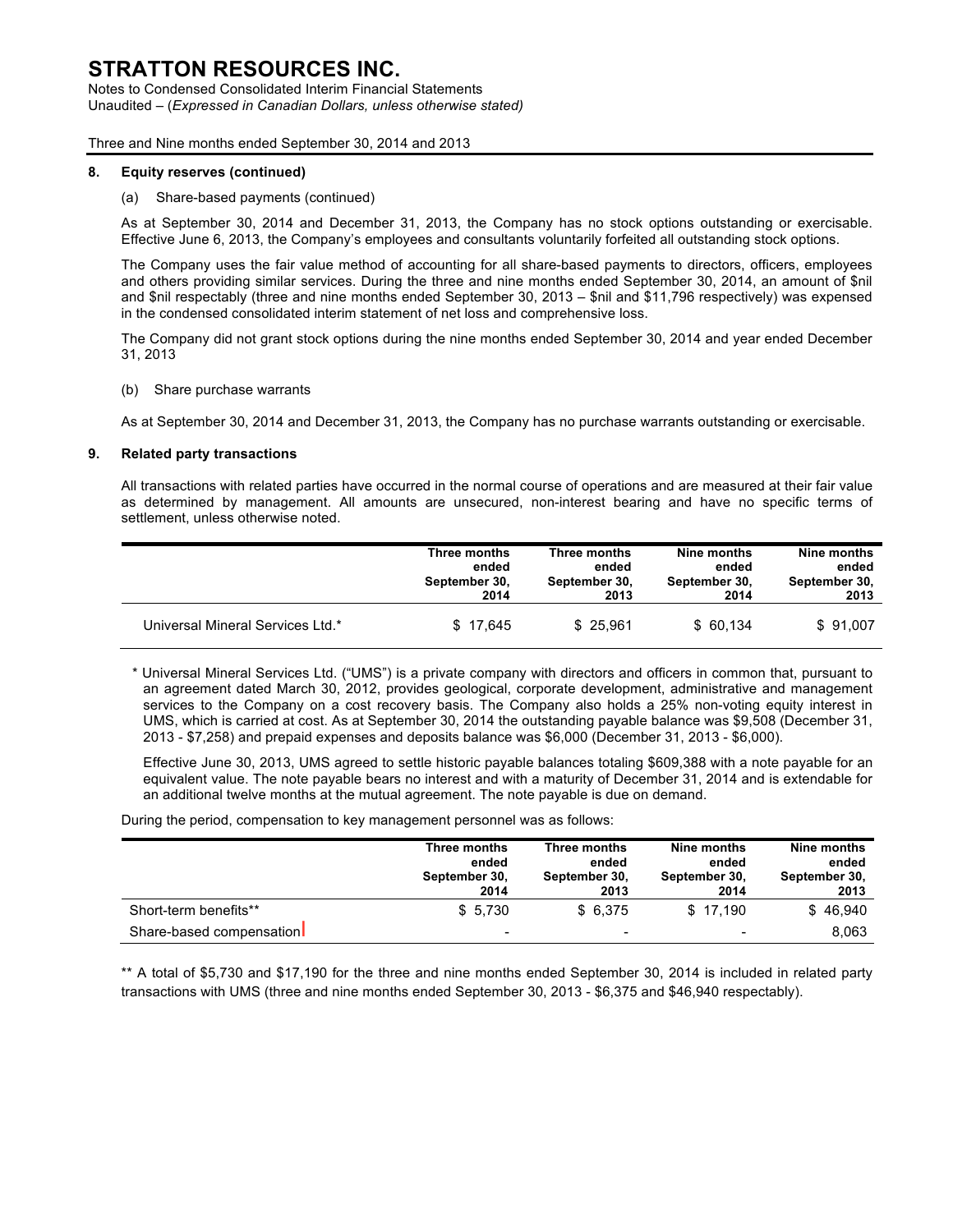Notes to Condensed Consolidated Interim Financial Statements Unaudited – (*Expressed in Canadian Dollars, unless otherwise stated)*

Three and Nine months ended September 30, 2014 and 2013

### **10. Financial instruments**

The Company's risk exposures and the impact on the Company's financial instruments are summarized below:

(a) Credit risk

The Company is subject to credit risk on the cash, amounts receivable and reclamation bond balances. The Company limits exposure to credit risk on liquid financial assets through maintaining its cash balances in Canadian highly rated financial institutions and in government securities. The Company considers the risk of loss associated with cash to be low. The amounts receivable and reclamation bonds are held with government agencies and are not considered to represent a credit risk exposure to the Company.

(b) Liquidity risk

The Company manages liquidity risk by maintaining sufficient cash balances. Liquidity requirements are managed based on expected cash flow to ensure there is sufficient capital to meet short-term obligations. The Company estimates that is contractual obligations pertaining to accounts payable and accrued liabilities and asset retirement obligations will be satisfied within one year.

(c) Foreign currency risk

The Company is exposed to currency risk to the extent expenditures incurred or funds received and balances maintained by the Company are denominated in currencies other than the Canadian dollar. The Company does not use any hedges or other derivatives to mitigate the risk against foreign exchange fluctuations.

The Company did not have any significant foreign currency risk exposure as at September 30, 2014 and December 31, 2013.

(d) Market risk

#### Interest rate risk

Interest rate risk is the risk that the fair value or future cash flows of a financial instrument will fluctuate because of changes in market interest rates.

The Company's cash attract interest at floating rates and have maturities of 90 days or less. The interest is typical of Canadian banking rates, which are at present low, however the conservative investment strategy mitigates the risk of deterioration to the investment. A change of ten (10) percent in the interest rate would a minimal impact to the condensed consolidated interim financial statements.

(e) Capital risk management

The Company manages its cash, share capital and equity reserves as capital. The Company's objectives when managing capital are to safeguard the Company's ability to continue as a going concern in order to pursue the acquisition and exploration of mineral properties and to maintain a flexible capital structure which optimizes the costs of capital at an acceptable risk.

The Company manages the capital structure and makes adjustments to it in light of changes in economic conditions and the risk characteristics of the underlying assets. To maintain or adjust the capital structure, the Company may attempt to issue new shares, issue new debt, acquire or dispose of assets or adjust the amount of cash.

The Company is not subject to externally imposed capital requirements.

(f) Other

The carrying values of cash, amounts receivables, reclamation bond, accounts payable and accrued liabilities and notes payable approximate their respective fair values due to the short-term maturity.